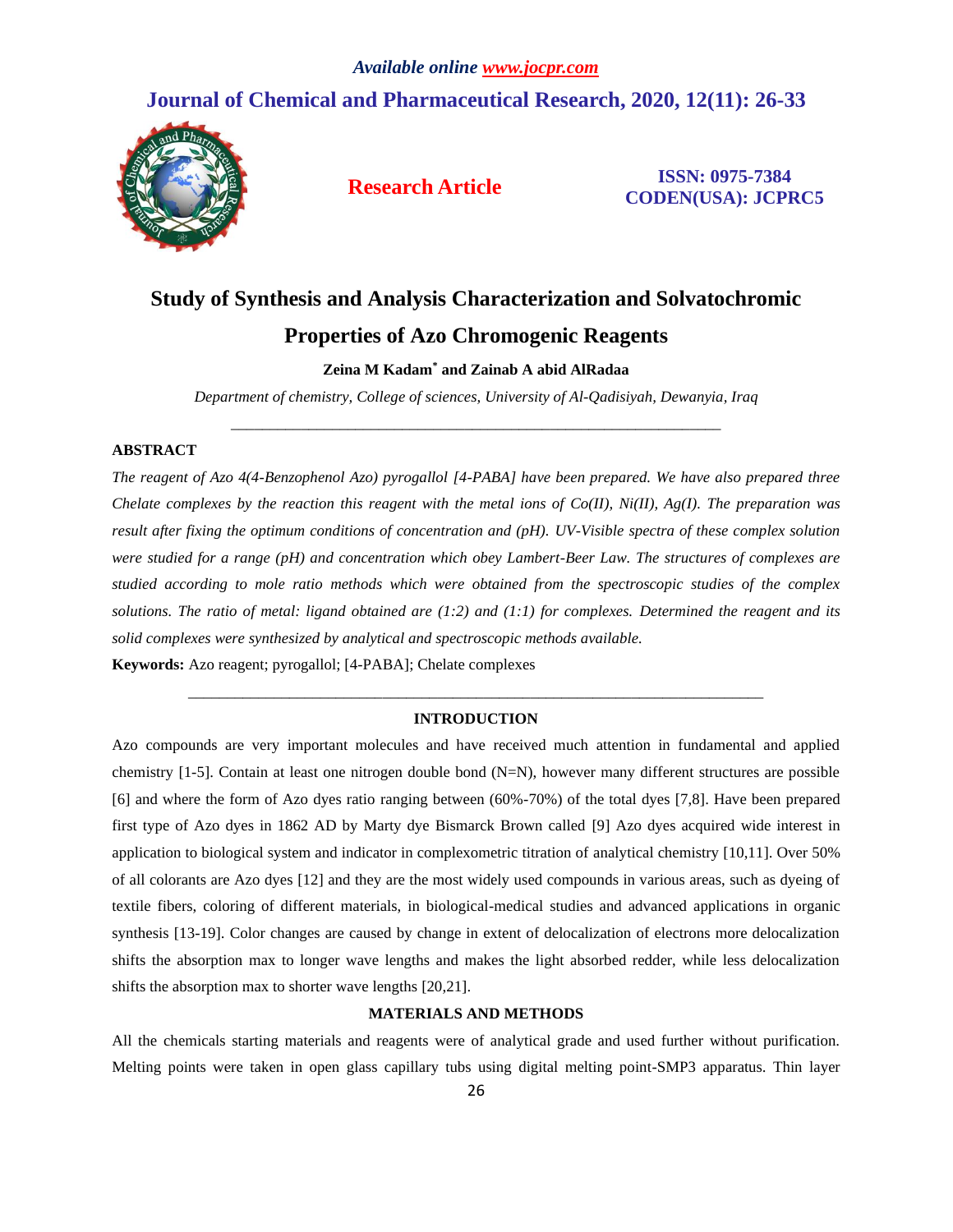chromatography was done with silica gel G, as purified. IR spectra of compounds were recorded on shimadzu FTIR 8400S spectrophotometer. UV spectra of compounds were recorded on UV-1650 PC UV-Visible spectrophotometer shimadzu. PH was taken by using pH meter.

#### **Synthesis reagent 4(3-benzophenol Azo) pyrogallol**

**Synthesis of diazonium salt:** In a 500 ml round bottom flask, 2.7428 gm (0.02 mol) of PABA was dissolved in a mixture of 10 ml of conc. HCl and 80 ml of distilled water and the temperature of solution was maintained below 5°C. Further, ice cold solution of 1.38 gm (0.02 mol) of sodium nitrite (NaNO3) in 20 ml water and added to it in a small volume, while shaking the mixture well for 30 min.

**Conversion of diazonium salt to azo compound:** Dissolve 2.52 gm (0.02 mol) of pyrogallol in a 4 gm sodium hydroxide solution. The mixture was cooled below 5°C. Now the cold solution was added to cold diazonium solution synthesized in above step. PH of the mixture controlled within range of (6-6.5). The resulting solution formed a colored precipitate. The mixture was diluted with appropriate amount of deionized water and allowed to stand in ice bath for 1 h with constant stirring, left overnight then filtered and allowed to dry. The product was purified with absolute ethanol and monitored by TLC on silica gel plates using 2:3 methanols: toluene as solvent. yield of the product was 43% and m.p of the reagent was (290-300).

**Preparation of solid complexes:** Prepared solid complexes depending on the appropriate conditions of concentration, PH and molar ratio (metal:ligands) [1:1] and [1:2]. Prepared Cobalt complex by added (0.002 mol) (0.274 gm) from reagent was dissolved in ethanol gradually with continuous stirring to (0.001 mol) (0.237 gm) of aqueous cobalt chloride (II) was dissolved in PH equal to 7. The mixture was heated to  $60^{\circ}$ C for 30 min to complete the reaction, and a brown precipitate was observed. Then filtered and allowed to dry. While nickel complex was prepared by added (0.137 gm) (0.001 mol) from reagent was dissolved in ethanol gradually with continuous stirring to (0.238 gm) (0.001 mol) of aqueous nickel chloride (II) was dissolved in pH equal to 7. The mixture was heated to 60°C for 30 min to complete the reaction, and dark green precipitate was observed. Then filtered and allowed to dry. Also prepared silver complex by added (0.137 gm, 0.001 mol) from reagent was dissolved in ethanol gradually with continuous stirring to (0.170 gm, 0.001 mol) from silver nitrate (I) solution was dissolved in pH equal to 7. The mixture was heated to 60°C for 30 min to complete the reaction, and reddish-brown precipitate was observed. Then filtered and allowed to dry.

#### **RESULTS AND DISCUSSION**

#### **Characterized of (4-PABA) and its metallic complexes**

**Determination of the complex formation by mole ratio method:** In the molar ratio method, a series of solutions should be provided in a way that concentration of a reactant is constant (metal) while that of the other reactant is changed. Then, the absorbance of each solution is determined and the absorption diagrams are plotted versus molar ratio of reactants (21). The considered molar ratios are shown in Table 1. In this study three cations were used including cobalt, nickel, and silver (Figures 1-3).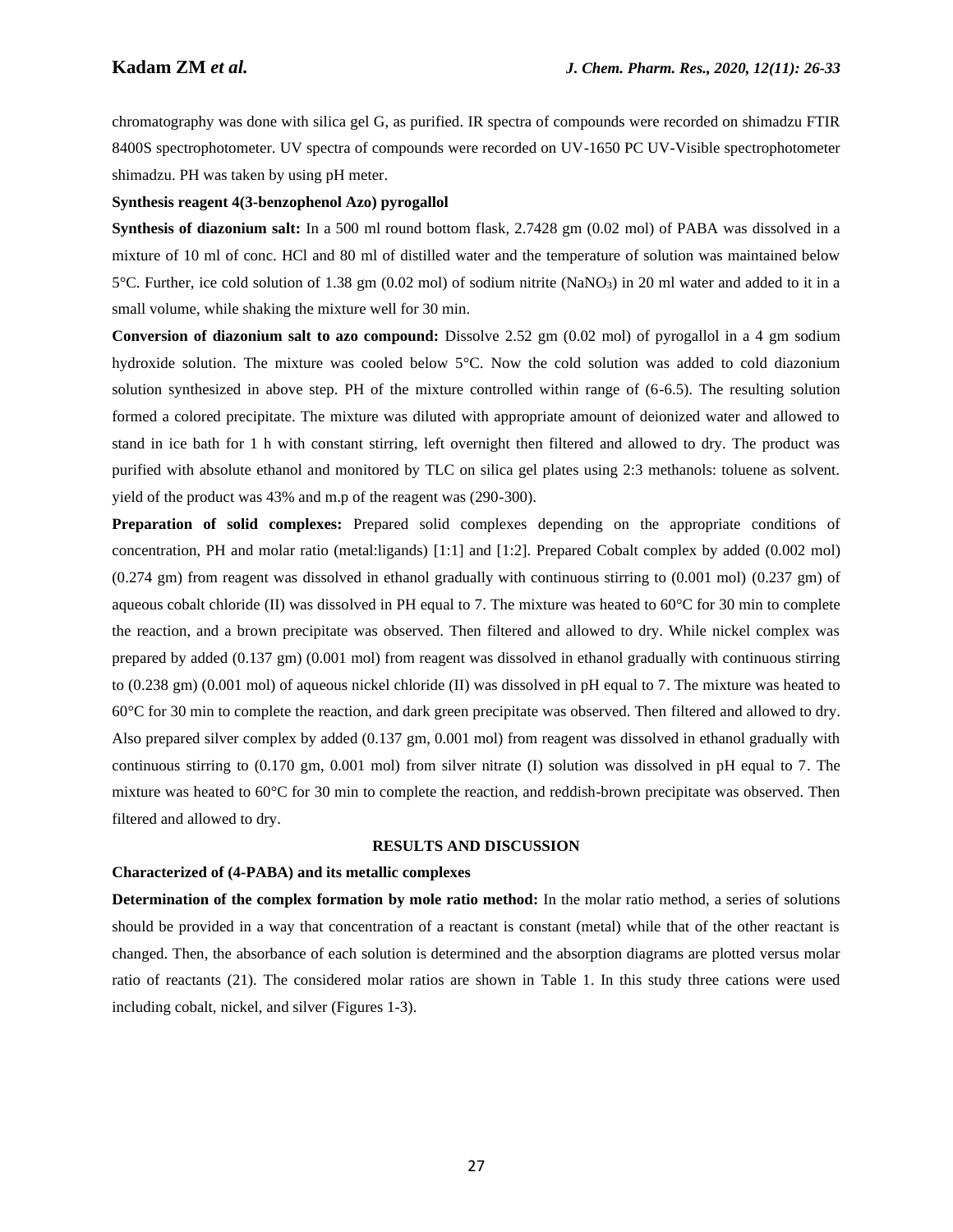| M/L         | CO(II) | Ni(II) | Ag(I) | M/L         | CO(II) | Ni(II) | Ag(I) |
|-------------|--------|--------|-------|-------------|--------|--------|-------|
| 0.000697338 | 0.19   | 0.136  | 0.05  | 0.000714699 | 0.447  | 0.384  | 0.246 |
| 0.000700231 | 0.291  | 0.213  | 0.096 | 0.043055556 | 0.465  | 0.372  | 0.251 |
| 0.000703125 | 0.342  | 0.26   | 0.149 | 0.000720486 | 0.46   | 0.382  | 0.269 |
| 0.042361111 | 0.359  | 0.305  | 0.187 | 0.00072338  | 0.471  | 0.403  | 0.278 |
| 0.000708912 | 0.403  | 0.344  | 0.209 | 0.000726273 | 0.478  | 0.41   | 0.273 |
| 0.000711806 | 0.435  | 0.361  | 0.222 | 0.04375     | 0.484  | 0.418  | 0.289 |

**Table 1. The molar ratio of ligand and metal cation**

#### **Figure 1. Molar ratio curve for cobalt complex with ligand 4-PABA**



**Figure 2. Molar ratio curve for Nickel complex with ligand 4-PABA**



**Figure 3. Molar ratio curves for silver complex with ligand 4-PABA**

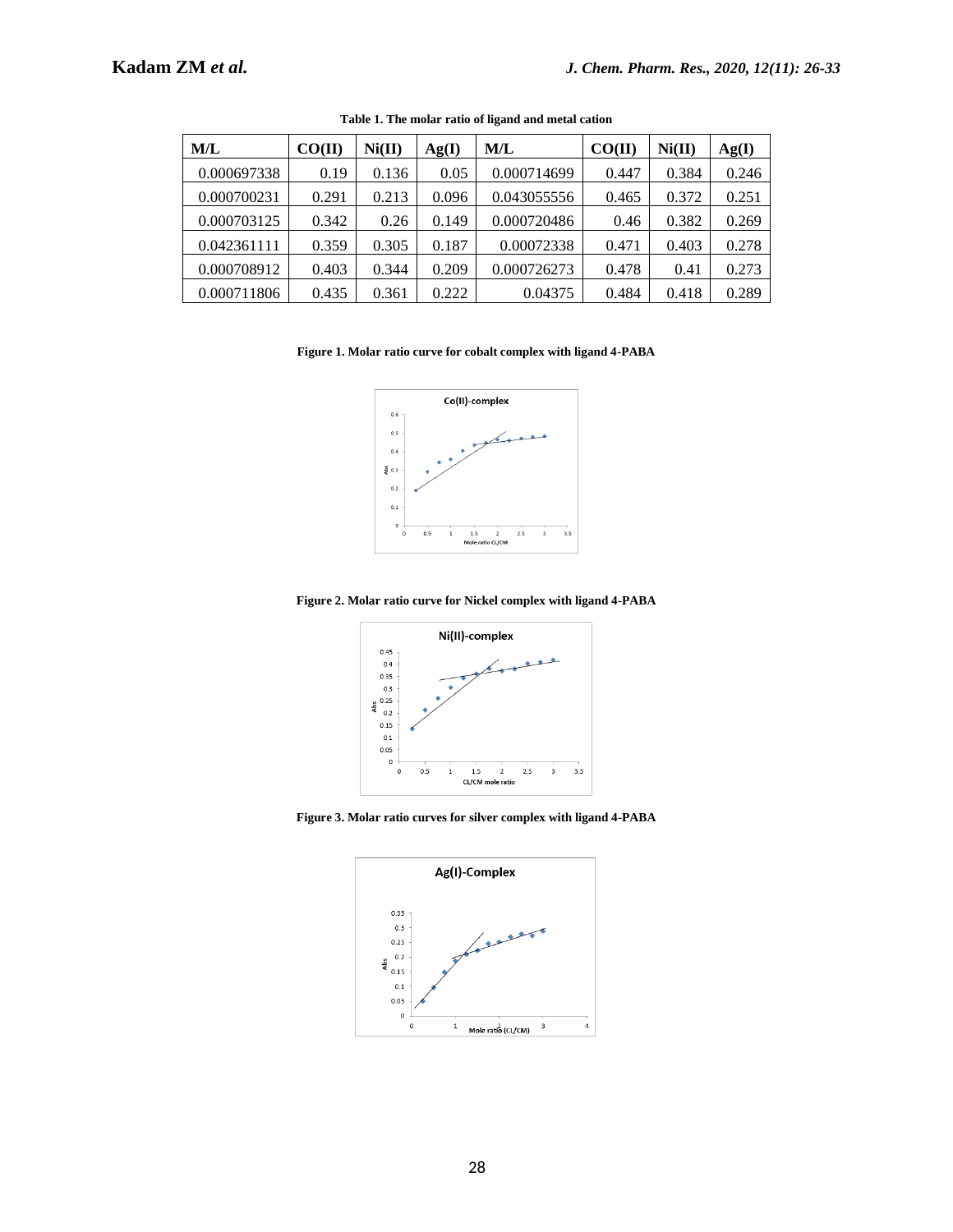**Study the effect of solvent:** The effect of solvent was studied in order to know the role of polarity and its effect on the displacement of absorption sites from the spectrum (max  $x$ ) and also to find out the best and suitable solvent for the process of preparing the reagent and its metal complexes and to be adopted in the preparation process. This study using various solvents and different polarity, and these solvents are ethanol, methanol, acetone, Tetrahydrofuran, Dimethyl formamide, Dimethyl sulfo-oxide, cyclohexane, gasoline, propanol, and ethyl acetate, where the reagent solutions were prepared in these solvents with a At the laboratory temperature of all the above mentioned solvents, the spectra of the rays of the azo reagent (4-PABA) showed. For this study, the solvent polarity and its difference from one solvent to another are important role in changing the location of maximum absorption values (max  $\lambda$ ) and have a fundamental role in changing the shape and intensity of the beams. Absorption as shown below concentration of  $(1 \times 10)^{-3M}$ ) where this study was conducted using UV-visible rays (Figures 4-7).

#### **Figure 4. The reagent in ethyl acetate solvent**



**Figure 5. The reagent in propanol solvent**

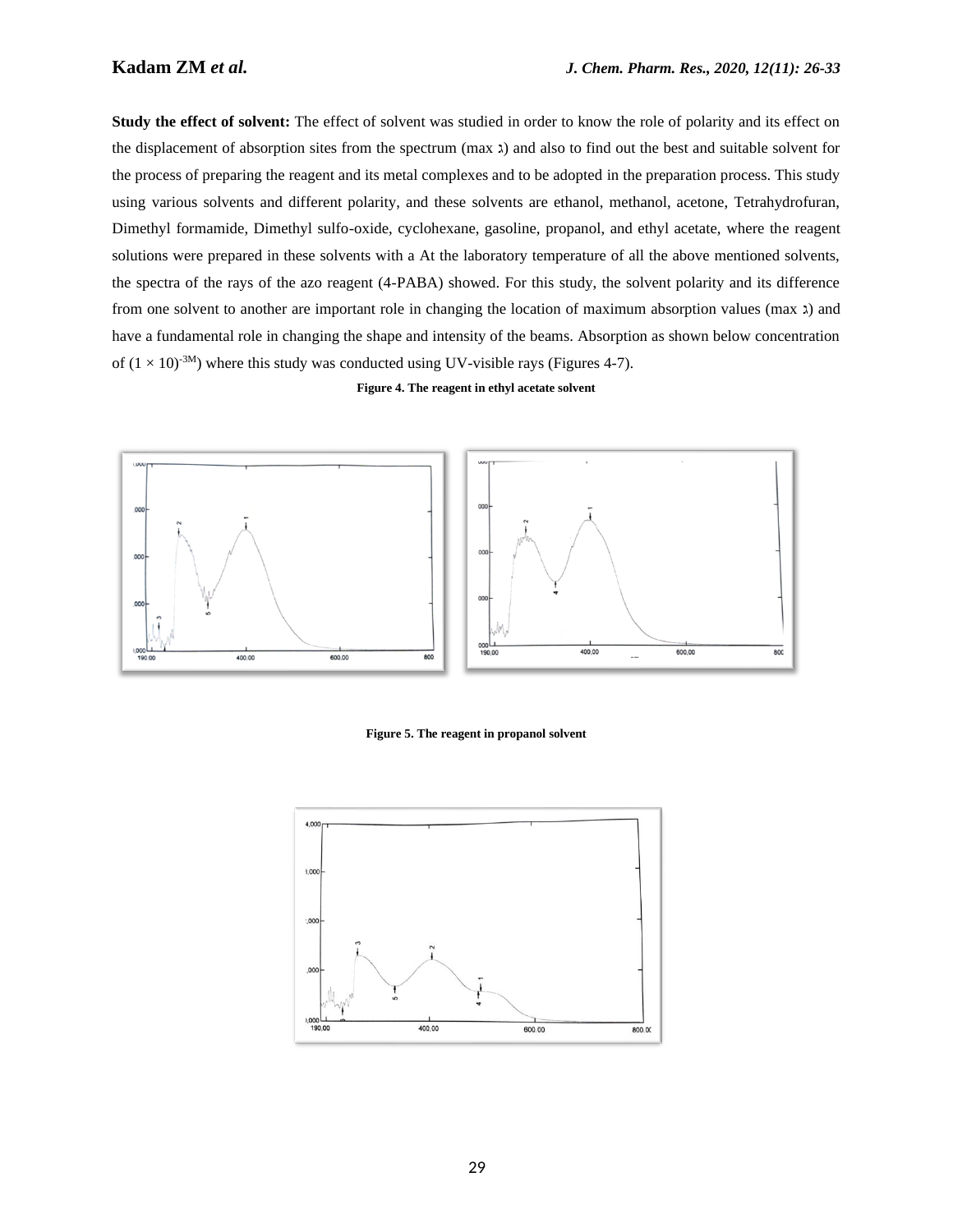**Figure 6. The reagent in DMSO solvent**



**Figure 7. The reagent in acetone solvent**

#### **Spectral analysis for 4-PABA**

The synthesized compounds were characterized by their consistent IR and UV spectral characteristics. The appearance of IR bands in the region 3433 cm<sup>-1</sup> depicted the presence of phenol O-H stretch. The IR bands in the region 3074 cm-1 marked the presence of C-H stretching (aromatic). The IR bands in the region 2540 cm-1 marked the presence of O-H stretch (carboxylic acid).  $1425 \text{ cm}^{-1}$  (N=N Azo linkage),  $1600 \text{ cm}^{-1}$  (C=C aromatic),  $1280 \text{ cm}^{-1}$ (C-N stretch aromatic amines),  $1045 \text{ cm}^{-1}$  (C-O stretch carboxylic acid), 927, 945 cm<sup>-1</sup> (O-H bend carboxylic acid), 775 cm<sup>-1</sup> (C-H bending aromatic), 694 cm<sup>-1</sup> (C-H oop aromatics), 1687 cm<sup>-1</sup> (C=O stretch carboxylic acid) (Table 2) (Figures 8,9).

**Table 2. The famous IR frequencies of important bands of 4-PABA**

| $\mathbf{v}$ O-H        | $\mathbf{v}$ C-H        | $v N=N$       | $\mathbf{v}$ C=C      | $\mathbf{v}$ C-N | $\mathbf{v}$ C-O | $\mathbf{v}$ C=O        |
|-------------------------|-------------------------|---------------|-----------------------|------------------|------------------|-------------------------|
| 3433cm <sup>-1</sup>    | $3074$ cm <sup>-1</sup> | $1425cm^{-1}$ | $1600 \text{cm}^{-1}$ | $1280cm^{-1}$    | $1045cm^{-1}$    | $1687$ cm <sup>-1</sup> |
|                         |                         |               | .                     |                  |                  |                         |
| $2540$ cm <sup>-1</sup> | $694cm^{-1}$            | .             | $\cdots$              | .                | .                | .                       |
|                         |                         | .             |                       | .                | .                | .                       |
| $927 \text{cm}^{-1}$    | $775cm^{-1}$            |               | .                     | $\cdot$          | $\cdots$         |                         |
| $945cm-1$               |                         |               |                       |                  |                  |                         |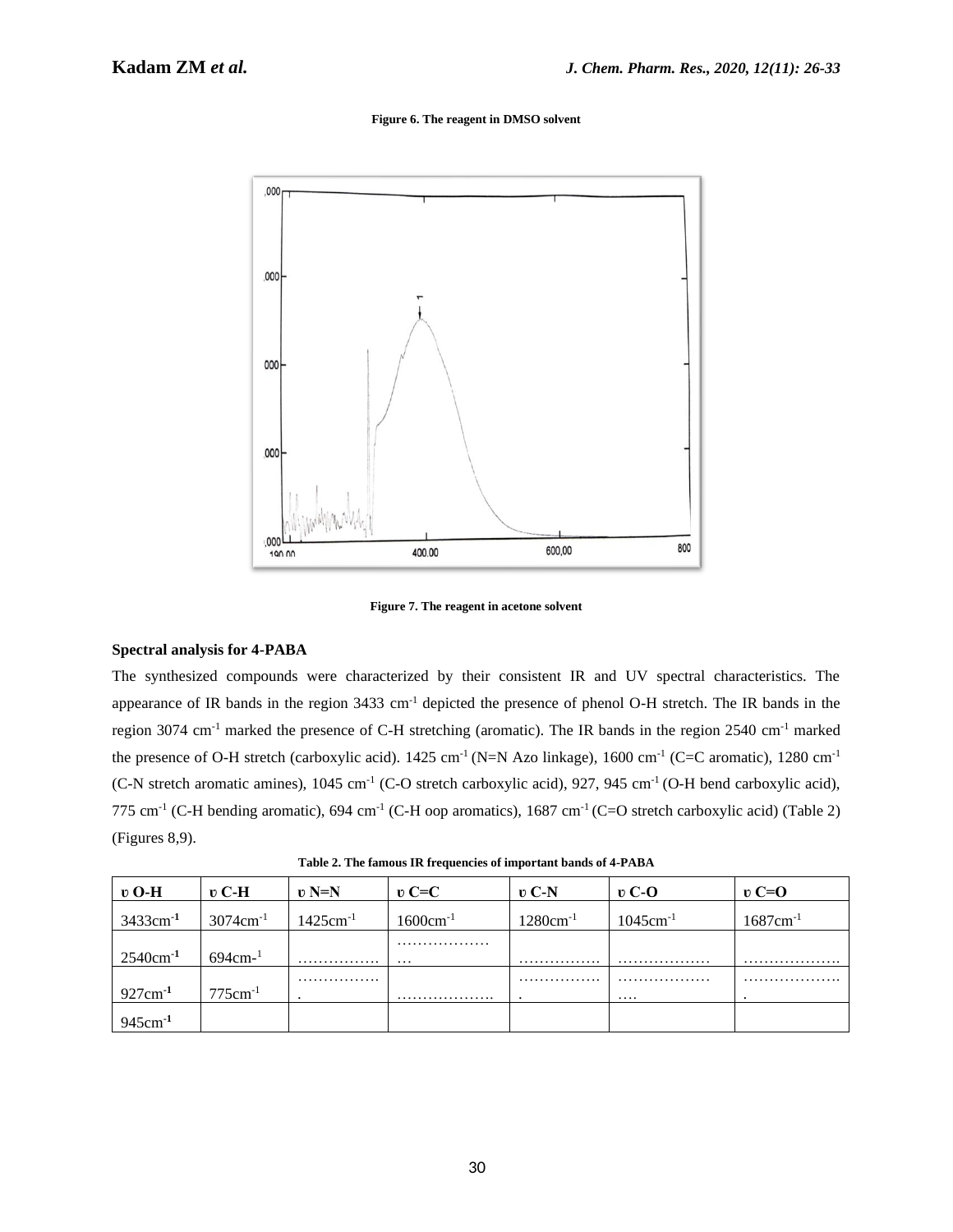

**Figure 8. The FTIR spectral for 4-PABA**



**Figure 9. The UV-VIS spectral analysis for 4-PABA**

The UV spectra of synthesized 4-PABA showed three transitions at 446 nm, 278 nm and 235 nm absorb at visible area, because of its orange color but also gives transitions at far UV back to the shift towards short wavelengths (Blue shift), back to pulling groups.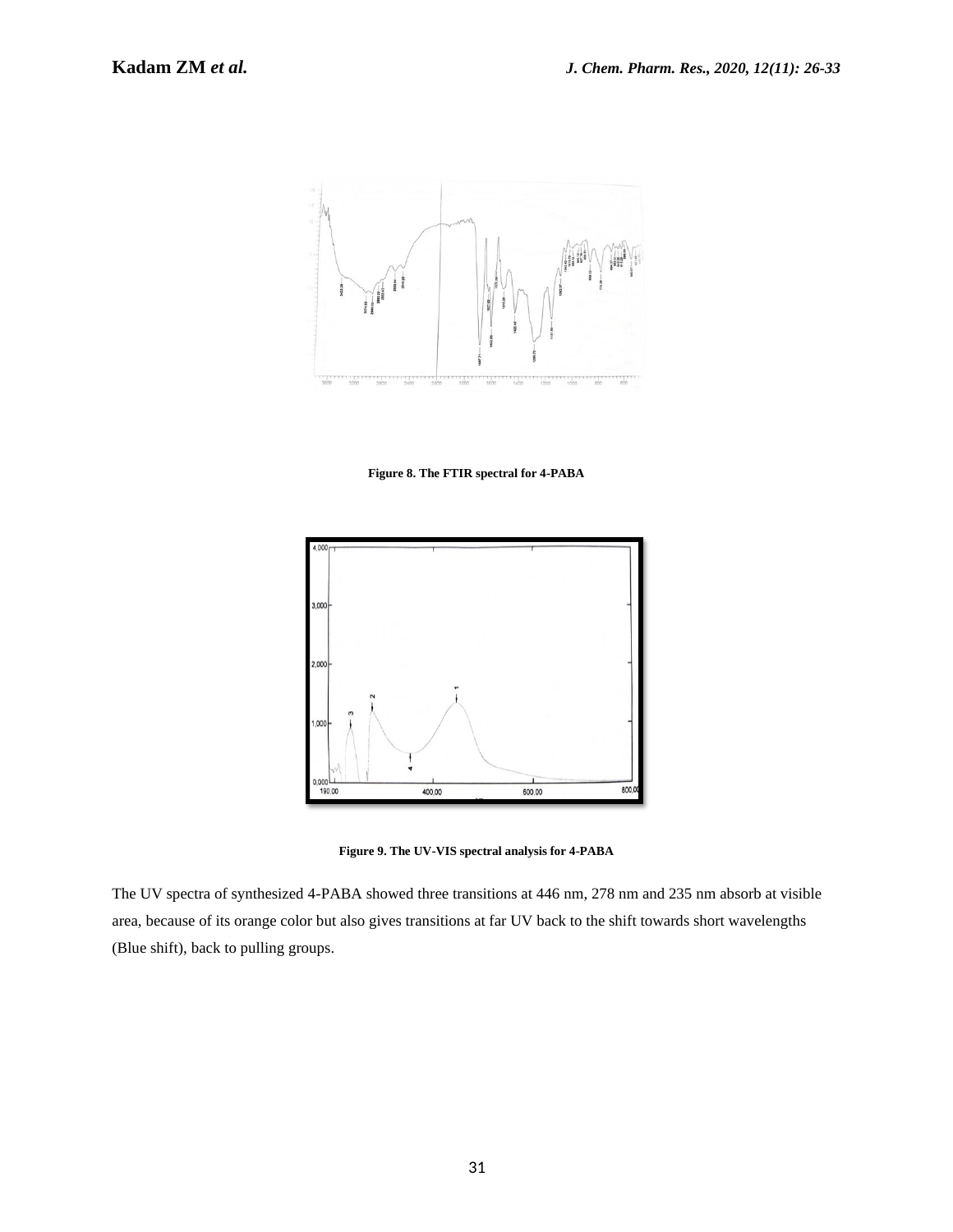**Scheme 1. Synthetic route for 4-PABA**



4(4-benzophenol azo)pyrogallol

#### **CONCLUSION**

The studies confirm 4-PABA was prepared from react diazonium salts Para amino benzoic acid with pyrogallol. And its complexes were prepared. The products; 4-PABA was characterized by FTIR and UV-Visible spectrophotometer. Azo and its complexes were studied in solutions of different pH and determination molar ratio for complexes and measurement UV-VIS spectra to know effect the solvent on ligand.

#### **REFERENCES**

- 1. H Zollinger. *Intrescience, New York*. **1961**.
- 2. H Zollinger. *VHCH, Weily-VCH, Weinheim. 2003***.**
- 3. H Nishihara. *B chem soc Jpn*. **2004.** 77, 407-428.
- 4. K Nejati, Z Rezvani, B Massoumi. *Dyes Pigments*. **2007**,75, 653-657.
- 5. E Ispir. *Dyes Pigments*. **2009**, 82, 13-19.
- 6. OJ Hao, H Kim, PC Chang. *Critical Rev Environ Sci Technol*. **2000**. 30, 449505.
- 7. A Telke, D Kalyan, J Jadnay and G Ovindwar. *Acta Chimica Slovenica*. **2008**. 55(2), 320-329.
- 8. PA Saranray. *J Microbiol Res*. **2013**. 3885-3890.
- 9. A Welhem. *The Theory of Pyeing, JSDC*. **2000**, 116(1), 140.
- 10. K Hunger. *Weinheim, Wiley-Vch*. **2003**.
- 11. G Koppss, ZW Myslak. **2004**, 151(1), 203-210.
- 12. RJ Chudgar, J Oakes. **2003**.
- 13. H Zollinger. *VCH, Weinheim*. **1987**.
- 14. HS Bhatti, S Seshadri. *Color Technol*. **2004**. 120, 151-155.
- 15. K Tanaka, K Matsuo, A Nakanishi, M Jo, H HIOTA, M Yamaguchi, S Yoshino, AD Towns. *Dyes Pigm*.